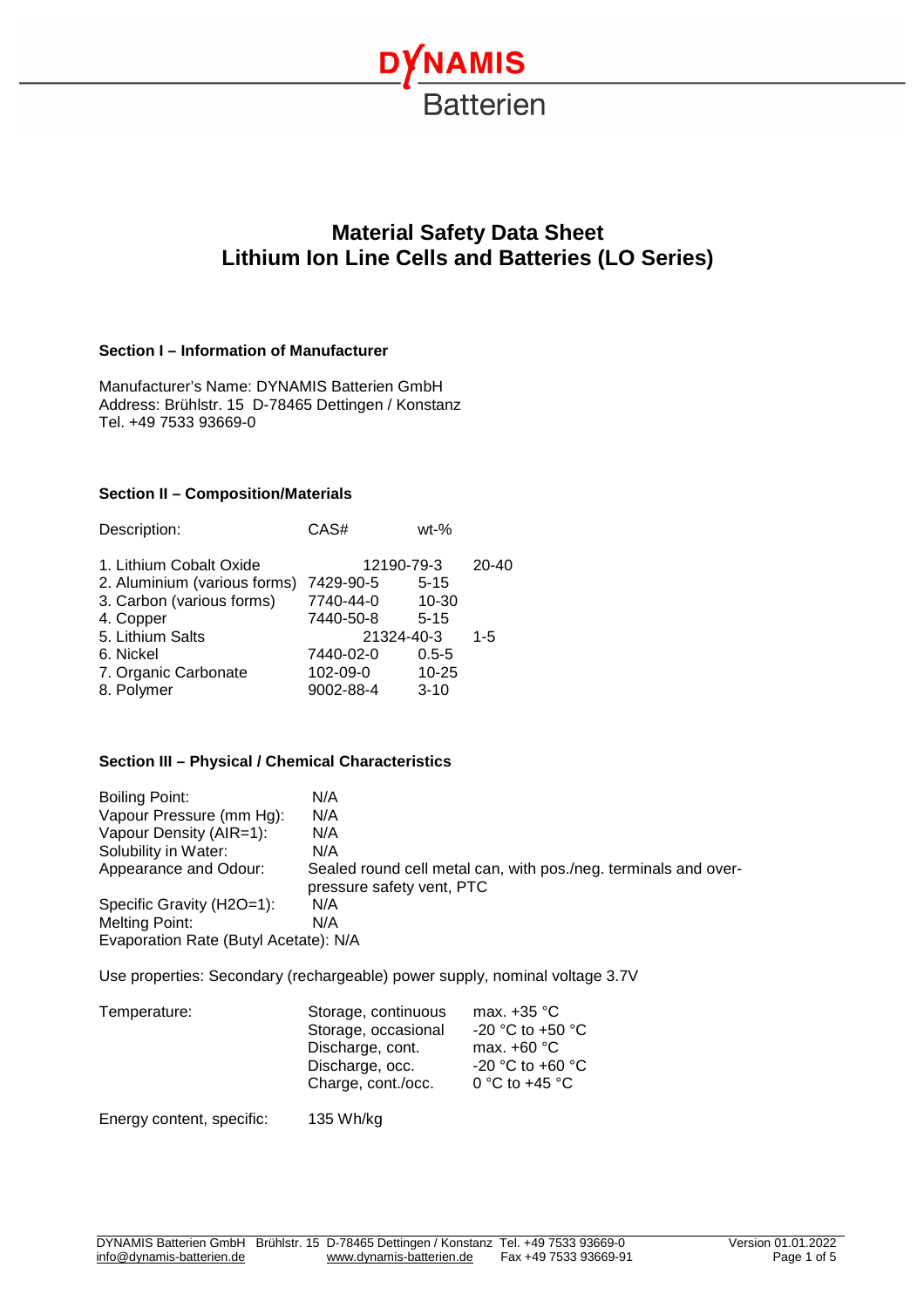

#### **Section IV – Hazard Classification**

All chemicals are sealed into the cell box. Risk of exposure only possible if the integrity of the cell box is mechanically or electrically damaged (by abuse). In these cases contact of Lithium components or electrolyte with skin or eyes shall be avoided.

A ruptured or shorted battery box cause thermal or chemical burns upon contact with skin. This may be a reproductive hazard.

Hazardous Identification: The LO rechargeable batteries are sealed units which are not hazardous when used according to the specifications and recommendations of the manufacturer.

The components which form inside the battery depend on the state of charge (SOC).

In general, the positive electrode contains composite materials, e.g. LiCoO<sub>2</sub> mainly;

the negative electrode e.g. Graphite (Carbon). The electrolyte is a solution of LiPF<sub>6</sub> or similar in organic solvents.

#### Classification acc. 67/548/EEC:

| CAS No                            | Chemical                 |     | MeltP<br>/l°C1 | <b>BoilP</b><br>/l°Cl | Expos.<br>Limit                      | Risk                                                               | <b>Safety Advices</b>                    |                                |
|-----------------------------------|--------------------------|-----|----------------|-----------------------|--------------------------------------|--------------------------------------------------------------------|------------------------------------------|--------------------------------|
| 12190-79-3                        | LiCoO <sub>2</sub>       |     | >1000 N/A      |                       | 0.1 mg/m <sup>3</sup><br><b>OSHA</b> | R <sub>22</sub><br>R43                                             | S2, S22, S24, S26,<br>S36, S37, S43, S45 |                                |
| 21324-40-3                        | LiPF <sub>6</sub>        |     | 160decomp      |                       |                                      | R <sub>14</sub> , R <sub>21</sub> ,<br>R22, R41, R43 S36, S37, S45 | S2, S8, S22, S24, S26,                   |                                |
| Organic Solvents<br>$96 - 49 - 1$ |                          | EC. |                | 38                    | None<br>Established                  | Inflammable                                                        |                                          |                                |
| 616-38-6<br>105-58-8              | <b>DMC</b><br><b>DEC</b> |     | 4<br>-43       | 90<br>127             | (OSHA)                               | Inflammable<br>Inflammable                                         | R21, R22,<br>R41, R42/43                 | S2, S24, S26,<br>S36, S37, S45 |

| <b>Risk Definitions:</b> |                 | <b>Reacts with Water</b><br>R <sub>14</sub>                         |
|--------------------------|-----------------|---------------------------------------------------------------------|
|                          | R <sub>21</sub> | Harmful in contact with skin                                        |
|                          | R <sub>22</sub> | Harmful if swallowed                                                |
|                          | R41             | Risk of serious damage to eye                                       |
|                          |                 | R42/43 May cause sensitization by inhalation and skin contact       |
|                          | R43             | May cause sensitization by skin contact                             |
| Safety Advices:          |                 | S2<br>Keep out of reach from children                               |
|                          | S8              | Keep away from moisture                                             |
|                          | S <sub>22</sub> | Do not breathe dust                                                 |
|                          | S24             | Avoid skin contact                                                  |
|                          | S26             | In case of contact with eye: Rinse immediately with plenty of water |
|                          |                 | and seek medical attention                                          |
|                          | S36             | Wear suitable gloves                                                |
|                          | S45             | In case of incident - seek medical attention                        |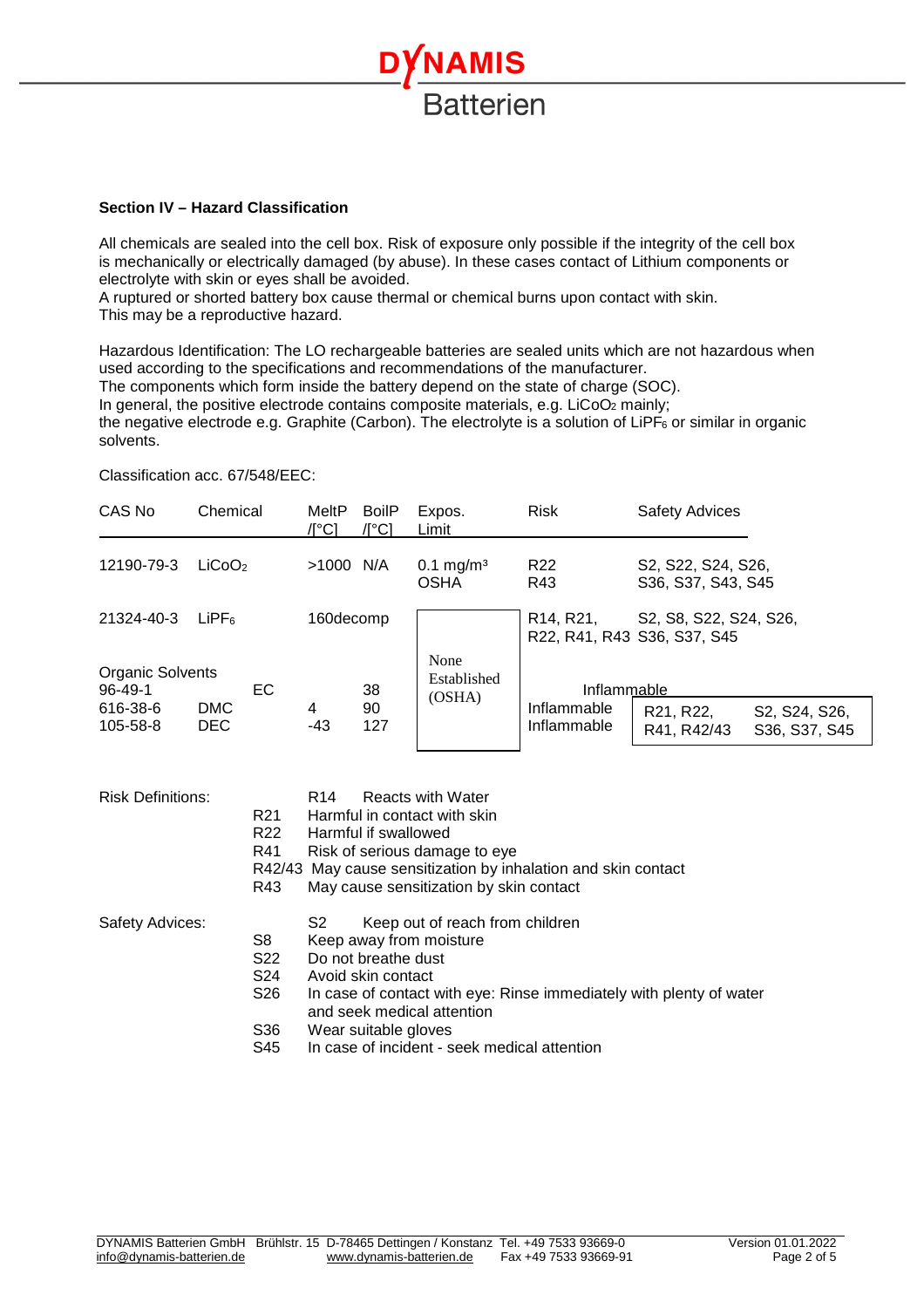

# **Section V – Reactivity Data**

Stability: Stable Status Conditions to Avoid: Fire/Heating above specified range (+85 °C), short circuiting tools or solvents, mechanical/electrical abuse. Incompatibility (Materials to Avoid): Acids, Water, Metal corroding/Oxidizing materials.

Hazardous Decomposition of By-products: Reaction of water with free electrolyte generates HF. HF is corrosive and irritant, and can be very harmful in contact with skin/eyes or when inhalated. Immediate medical attention necessary. Hazardous Polymerization: Will not occur

In case of leakages: Do not inhalate vapors or gases from the cell. See to proper ventilation with air.

# **Section VI – Health Hazard Data**

Routes of Entry - Normal use Inhalation: N/A Skin: N/A Ingestion: N/A Health Hazard (Acute and Chronic) / Toxicological information: N/A

# **Section VII – First Aid Measures**

First Aid Procedures (in case of leakages):

In case of battery case rupture, fume or fire evacuate personnel from contaminated area and provide maximum ventilation with air to clean out fumes and gases. Then spray water onto battery or put battery into basin with water.

Medical attention is strongly advised in such cases.

Eyes:

Flush eyes with plenty of water for at least 15 minutes, occasionally lifting the upper and lower eye lids. See to medical aid.

Skin:

Remove contaminated clothes and rinse skin with plenty of water or shower immediately and continue for 15 minutes. Use only soap. Never apply greases or ointments. See to medical aid. Inhalation:

Remove from exposure and move to fresh air, oxygen if available. Seek medical attention. Ventilate the contaminated area.

Ingestion:

Drink immediately plenty of water and seek for medical help. Assure that the victim does not aspirate vomited material by use of personal drainage. Assure that mucus does not obstruct the airway. Do not give anything by mouth to an unconscious person.

# **Section VIII – Fire and Explosion Hazard Data**

Flash Point (Method Used): N/A Ignition Temp.: N/A Flammable Limits: N/A  $IFI \cdot N/A$ UEL: N/A Extinguishing Media: Water (Spray or basin), Type D, Carbon Dioxide, Dry Chemical or Foam Special Fire Fighting Procedures: Self-contained breathing apparatus required Unusual Fire and Explosion Hazards: Cell may vent if exposed to excessive heat

Do not dispose of battery in fire – may explode. Do not short – circuit battery – may cause burns.

Hazardous combustion products: CO, CO<sub>2</sub>, Li Oxide fumes, Phosphorous Oxide, HF, PF<sub>3</sub>/PF<sub>5</sub>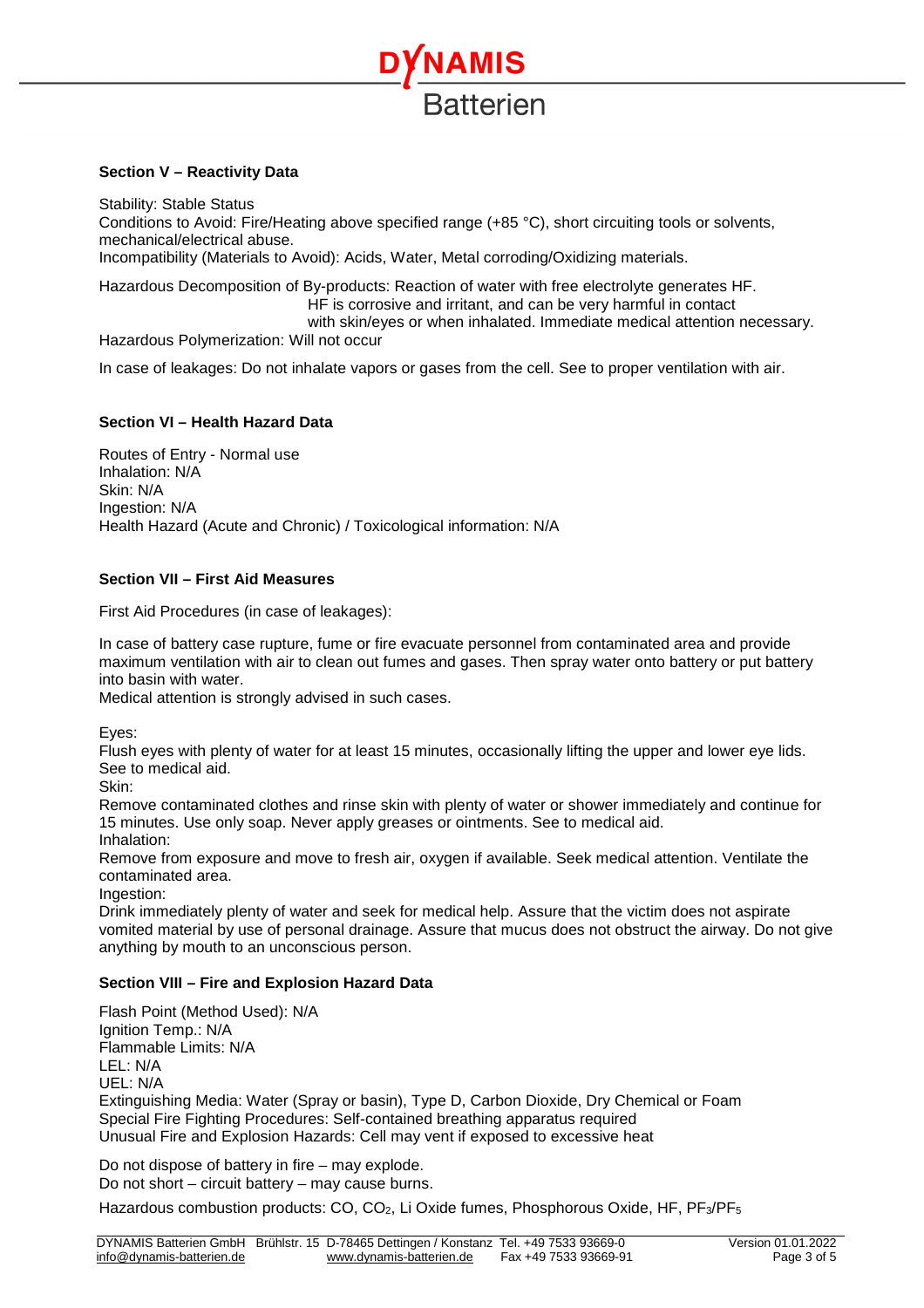

# **Section IX – Accidental Release or Spillage**

Steps to Be Taken in Case Material is Released or Spilled:

If the battery material is released, remove personnel from area until fumes dissipate. Provide maximum ventilation to clear out hazardous gases. Wipe it up with a cloth, and dispose of it in a plastic bag and put into a steel can. The preferred response is to leave the area and allow the battery to cool and vapors to dissipate while maximum ventilation is provided. Avoid skin and eye contact or inhalation of vapors. Remove spilled liquid with absorbent and incinerate.

Batteries that are leakage should be handled with rubber gloves.

Avoid direct contact with electrolyte.

Wear protective clothing and a positive pressure Self – Contained Breathing Apparatus

(SCBA).

Waste Disposal:

It is recommended to discharge the battery to the end, handing in the abandoned batteries to related department unified, dispose of the batteries in accordance with approved local, state, and federal requirements.

# **Section X – Handling and Storage**

Safe handling and storage advice:

The battery should not be opened, destroyed or incinerated, since they may leak or rupture and release to the environment the ingredients that they contain in the hermetically sealed container.

Do not short circuit terminals or overcharge the battery, force over-discharge, throw into fire or reversecharge. Do not crush or puncture the battery, or immerse in liquids.

Store the batteries in dry and cool area (below 30 °C). Store batteries in adequate distance from walls.

# **Precautions to be taken in Handling and Storing**

Avoid mechanical or electrical abuse. Storage preferably in cool, dry and ventilated area, which is subject to little temperature change. Storage at high temperatures should be avoided.

Do not place the battery near heating equipment, nor expose to direct sunlight for long periods.

#### **Other Precautions**

The battery may explode or cause burns, if disassembled, crushed or exposed to fire or high temperatures. Do not short or install with incorrect polarity.

Apply only suitable equipment for charging and discharging. Do not mix cells and batteries of differing age or use history, nor different types or sizes within one assembly

# **Section XI – Exposure Control / Person Protection**

Respiratory Protection (Specify Type): In case of battery venting, provide as much ventilation as possible. Avoid confined areas with venting cells. Respiratory protection is not necessary during normal (specified) use.

Ventilation: N/A during specified use Local Exhausts: N/A during spec. use. Special: N/A Mechanical (General): N/A during spec. use. Special: N/A Other: N/A Eye Protection: N/A during spec. use. Protective Gloves: N/A during specified use Other Protective Clothing or Equipment: N/A Work / Hygienic Practices: N/A